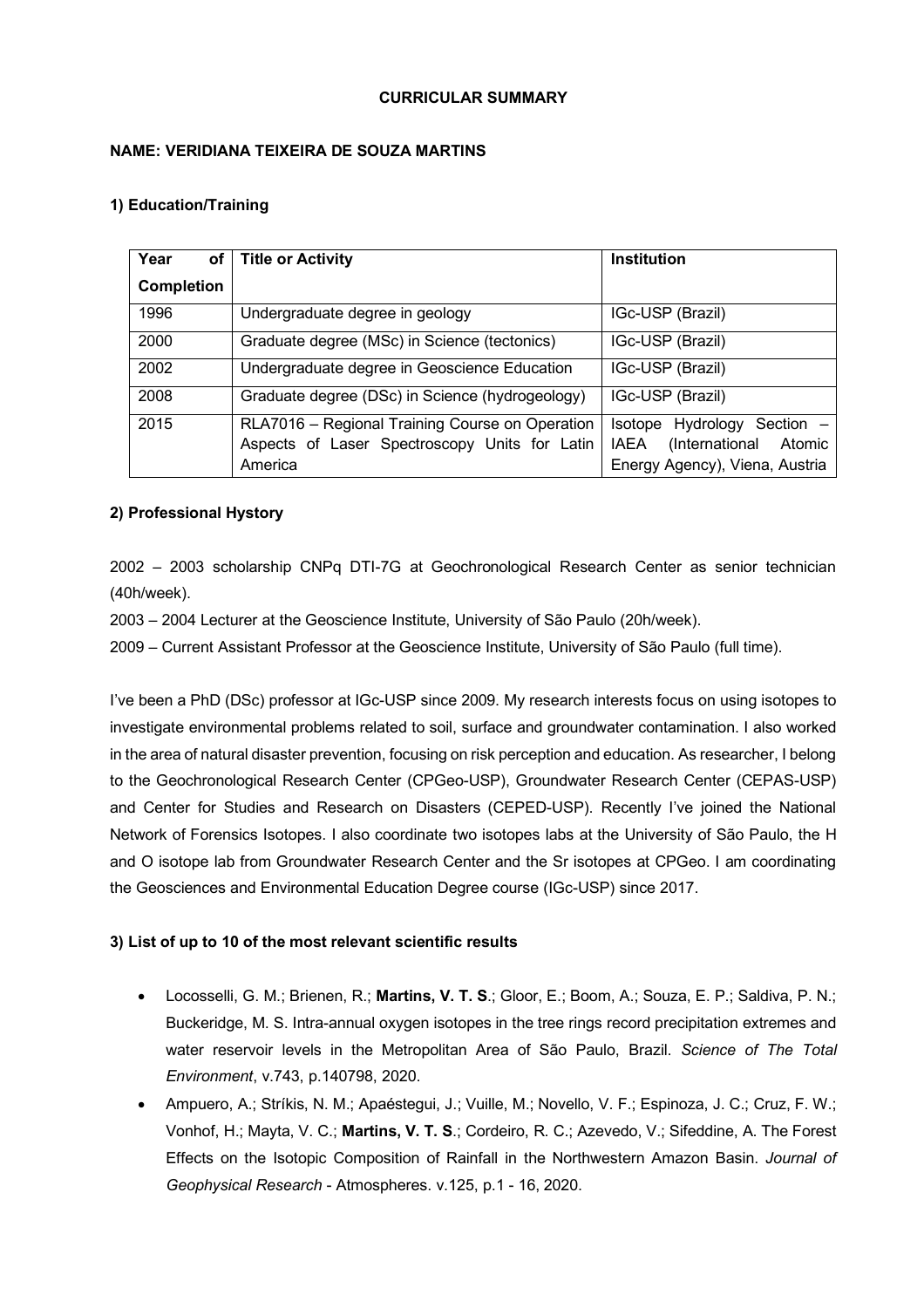- Petelet-Giraud, E.; Cary, L.; Cary, P.; Bertrand, G.; Giglio-Jacquemot, A.; Hirata, R.; Aquilina, L.; Alves, L. M.; **Martins, V. T. S.**; Melo, A. M.; Montenegro, S. M. G. L.; Chatton, E.; Franzen, M.; Aurouet, A. Multi-layered water resources, management, and uses under the impacts of global changes in a southern coastal metropolis: When will it be already too late? Crossed analysis in Recife, NE Brazil. *Science of The Total Environment*. v.618, p.645 - 657, 2018.
- **Martins, V.T.S**.; Pino, D.; Bertolo, R.A.; Hirata, R.; Babinski, M.; Pacheco, D.F.; Rios, A.P. Who to blame for groundwater fluoride anomaly in São Paulo, Brazil? Hydrogeochemistry and isotopic evidence. *Applied Geochemistry*, v. 90, p. 25-38, 2018.
- Oppitz, G.; Deblasis, P.; Lessa, A.; **Martins, V.**; Q. R. Bastos, M; Z. Scherer, Luciane; A. Petronilho, L.. Isótopos de Estrôncio no Sítio Armação do Sul, Florianópolis/SC: Resultados Parciais, Reflexões Iniciais. *Revista de Tecnologia e Ambiente*. v.21, p.121 - 139, 2015. Title in English: Strontium Isotopes at the archeological site "Armação do Sul, Florianópolis/SC: parcial results, initial reflexions.
- Bertrand, G.; Hirata, R.; Pauwels, H.; Cary, L.; Petelet-Giraud, E.; Chatton, E.; Aquilina, L.; Labasque, T.; **Martins, V.**; Montenegro, S.; Batista, J.; Aurouet, A.; Santos, J.; Bertolo, R.; Picot, G.; Franzen, M.; Hochreutener, R.; Braibant, G. Groundwater contamination in coastal urban areas: Anthropogenic pressure and natural attenuation processes. Example of Recife (PE State, NE Brazil). *Journal of Contaminant Hydrology*. v.192, p.165 - 180, 2016.
- Tavares, T.; Bertolo, R. A.; Fiume, B.; Crespi, A.; **Martins, V. T. S**.; Hirata, R. Hydrochemical investigation of barium in the public water supply wells of Sao Paulo state, southern Brazil. *Environmental Earth Sciences* (Print). p.100 - 115, 2015.
- Cary, L.; Petelet-Giraud, E.; Bertrand, G.; Kloppmann, W.; Aquilina, Luc; **Martins, V. T. S**.; Hirata, R.; Montenegro, S.; Pauwels, H.; Chatton, E.; Franzen, M.; Aurouet, A. Origins and processes of groundwater salinization in the urban coastal aquifers of Recife (Pernambuco, Brazil): A multiisotope approach. *Science of the Total Environment*, v.530-531, p.411 - 429, 2015.
- Maldaner, C.; **Martins, V. T. S**.; Hirata, R.; Bertolo, Reginaldo Strontium Isotopic Signature of Groundwater from Adamantina Aquifer, Bauru Basin, Brazil. *Procedia Earth and Planetary Science*, v.7, p.958 - 961, 2013.
- **Martins, V. T. S.,** Babinski, M., Ruiz, I. R., Sato, K., Souza, S. L., Hirata, R. C. A. Analytical procedures for determining Pb and Sr isotopic compositions in water samples by ID-TIMS. *Química Nova (Online)*, v.31, p.1836 - 1842, 2008. (Artigo completo)

# **4) Current research grants awarded by any agency or company to the researcher.**

- **Project title**: Isotopic studies for identification and resolution of environmental problems related to the urbanization. Grant from CNPq (Federal agency).
- **Project Title** Geology and Hydrogeochemistry of the Hexavalent Chromium Occurrence at the Aquifer System Bauru, São José Do Rio Preto City - Turvo-Grande Watershed. Grant from FEHIDRO-CETESB (Watershed Committee and the State Environmental Agency).

## **5) List of ongoing supervisions, with students holding fellowships**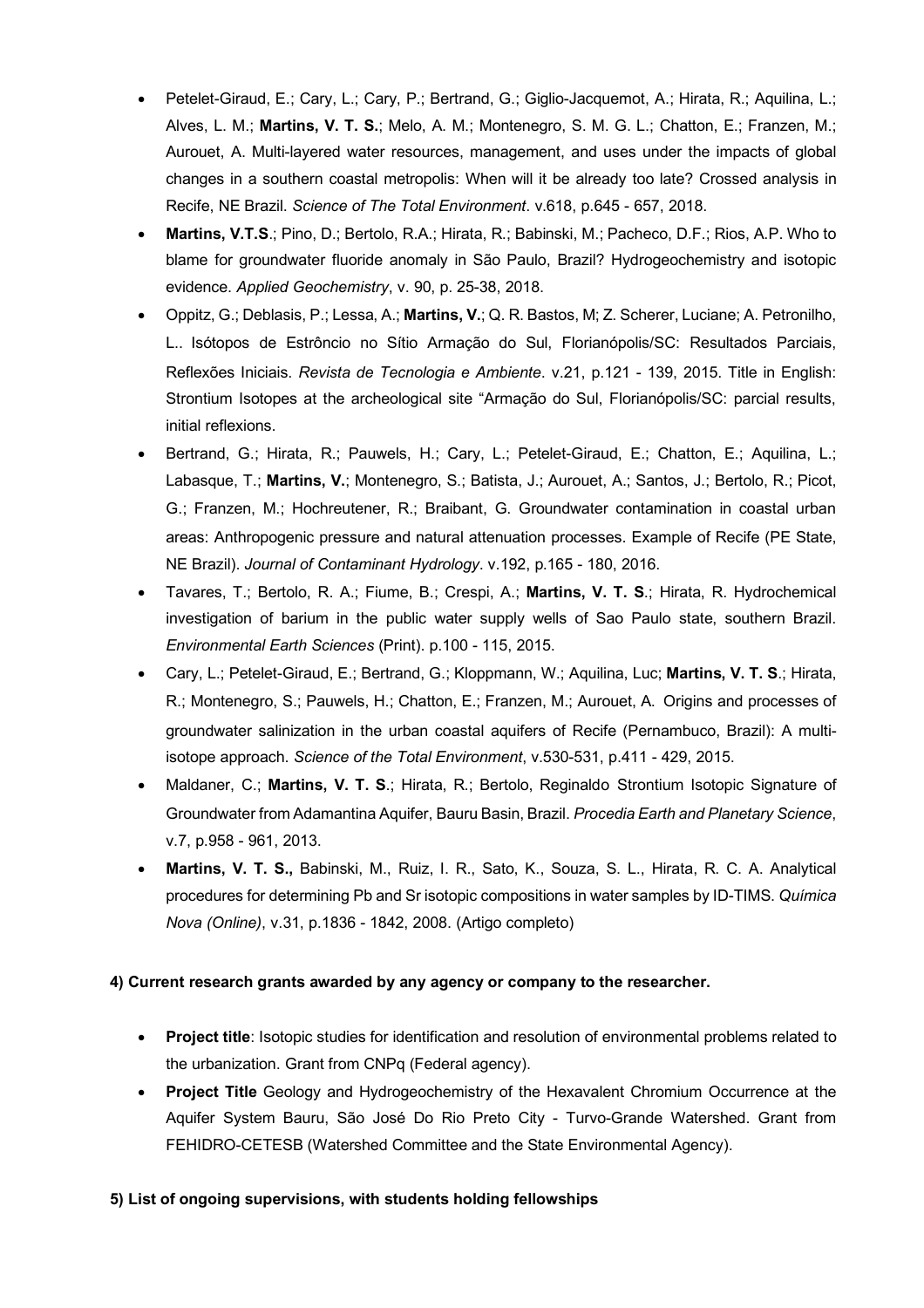#### **Scientific Initiation (undergraduate students)**

Ligia Stama. Caracterização Isotópica de Materiais Rochosos Para Investigações Ambientais. 2019-2020. Iniciação científica (Geologia) - Instituto de Geociências-USP. Bolsa Unificada USP (Fellowship fro USP)

Leandro Pereira do Nascimento. Análise da Evasão do Curso de Licenciatura em Geociências e Educação Ambiental. 2019-2020. Ensino de Graduação (Licenciatura em Geociências e Educação Ambiental) - Instituto de Geociências-USP. Bolsa Unificada USP (Fellowship from USP)

#### **Doctorate Degree**

Ana Paula de Jesus Rios. Isótopos de H, O, Sr e Cr aplicados ao estudo de ocorrências de Cromo no Sistema Aquífero Bauru em São José do Rio Preto, São Paulo. Instituto de Geociências (Geociências - Recursos Minerais e Hidrogeologia) - Universidade de São Paulo. Bolsa FUSP. (Fellowship from FUSP)

#### **Master Degree**

Mariza Fernanda da Silva. Estudo Geoquímico e Isotópico da Ocorrência de Alumínio, Ferro e Manganês no Reservatório Taiaçupeba (Suzano, SP). 2017. Dissertação (Geociências - Recursos Minerais e Hidrogeologia) - Universidade de São Paulo. (sem bolsa). Finished in october 2020.

#### **6)Academic quantitative indicators.**

#### **Bibliographic Production**

| <b>Technical Production</b> |  |
|-----------------------------|--|
|                             |  |
| <b>Supervisions</b>         |  |
|                             |  |
|                             |  |
|                             |  |
|                             |  |
|                             |  |
|                             |  |
|                             |  |
|                             |  |

## **7) Link to the webpages MyResearcherID and/or MyCitation (Google Scholar)**

## **ORCID:** https://orcid.org/0000-0002-5886-4974

**Lattes:** http://lattes.cnpq.br/2202735443360991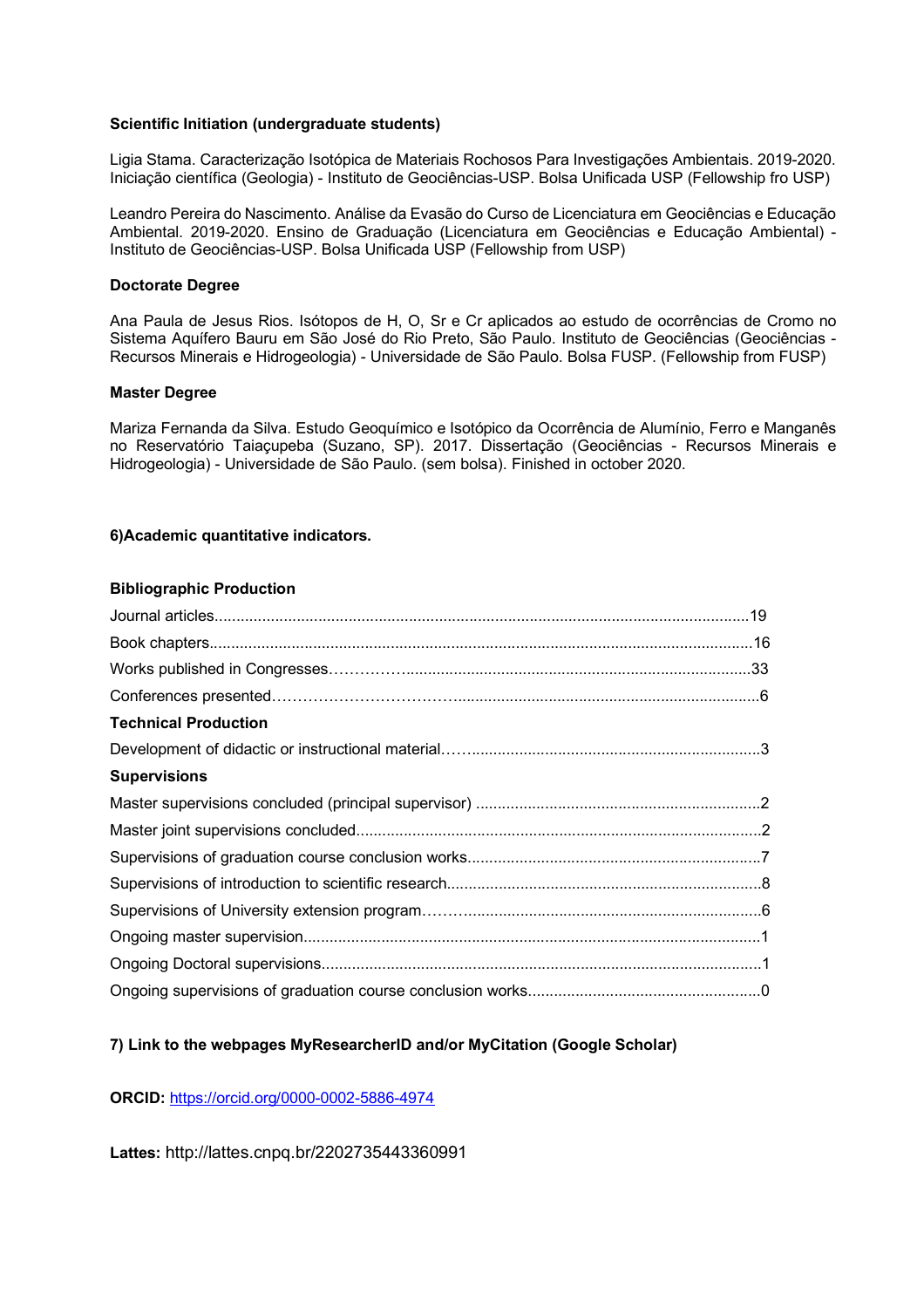#### **ResearchID:** https://publons.com/researcher/2338629/veridiana-t-s-martins/

| <b>Publications</b> | <b>Total times cited</b> | H-index | <b>Verified reviews</b> |
|---------------------|--------------------------|---------|-------------------------|
|                     | מממ<br>ددن               |         |                         |

**Research Gate:** https://www.researchgate.net/profile/Veridiana\_Martins/scores

| <b>RG Score</b> | h-index | <b>Percentile</b> |
|-----------------|---------|-------------------|
| 10 70           |         | 72.5%             |

**Scopus:** https://www.scopus.com/authid/detail.uri?authorId=55392499900

| <b>Documents</b> | h-index | <b>Citations</b> |
|------------------|---------|------------------|
| 15               |         | 264 by 239 doc.  |

**Google Scholar:** https://scholar.google.com.br/citations?user=WYSvdGEAAAAJ&hl=pt-BR&oi=ao

|           | All | <b>Since 2015</b> |
|-----------|-----|-------------------|
| Citations | 463 | 324               |
| h-index   |     |                   |
| i10-index |     |                   |

## **8) Other Information**

I attended a pre-school (for six months) in Cambridge, United Kingdom, while my father was a visiting professor at the University of Cambridge (1975-1976). I also attended a public elementary school (5th grade - Duval Elementary school) for three months in Gainsville, Florida (USA), while my father was a visiting professor at the University of Florida (1983).

During my undergraduate degree in geology, I had the opportunity to spend three months at the University of Cambridge, while my father held the Simon Bolivar Professor chair, and I attended classes in two disciplines of the geology course, in the area of paleontology, one of them taught by Prof. Simon Conway Morris.

I have been coordinating the laboratory of isotopic analysis of Sr, H and O, from the Center of Geochronological Research (CPGeo/USP), since August 2010 and the isotope of H and O laboratory of the Center for Groundwater Research (CEPAS/USP) since 2013. I'm currently the coordinator of the undergraduation course of Geosciences and Environmental Education.

The H and O isotope lab under my responsibility was approved in the WICO-IAEA test, two times. Because of that, I was invited to participate in a group, to discuss and create a protocol for best practices in H and O isotope labs using lasers machines. This group was formed by the top five isotope labs in Latin America and Caribbean area (2019).

I also was invited to present a Conference about "Lead isotopes applications" at the (1st National Workshop of Forensics Isotopes, organized by the Brazilian Federal Police, which happened in November 2019.